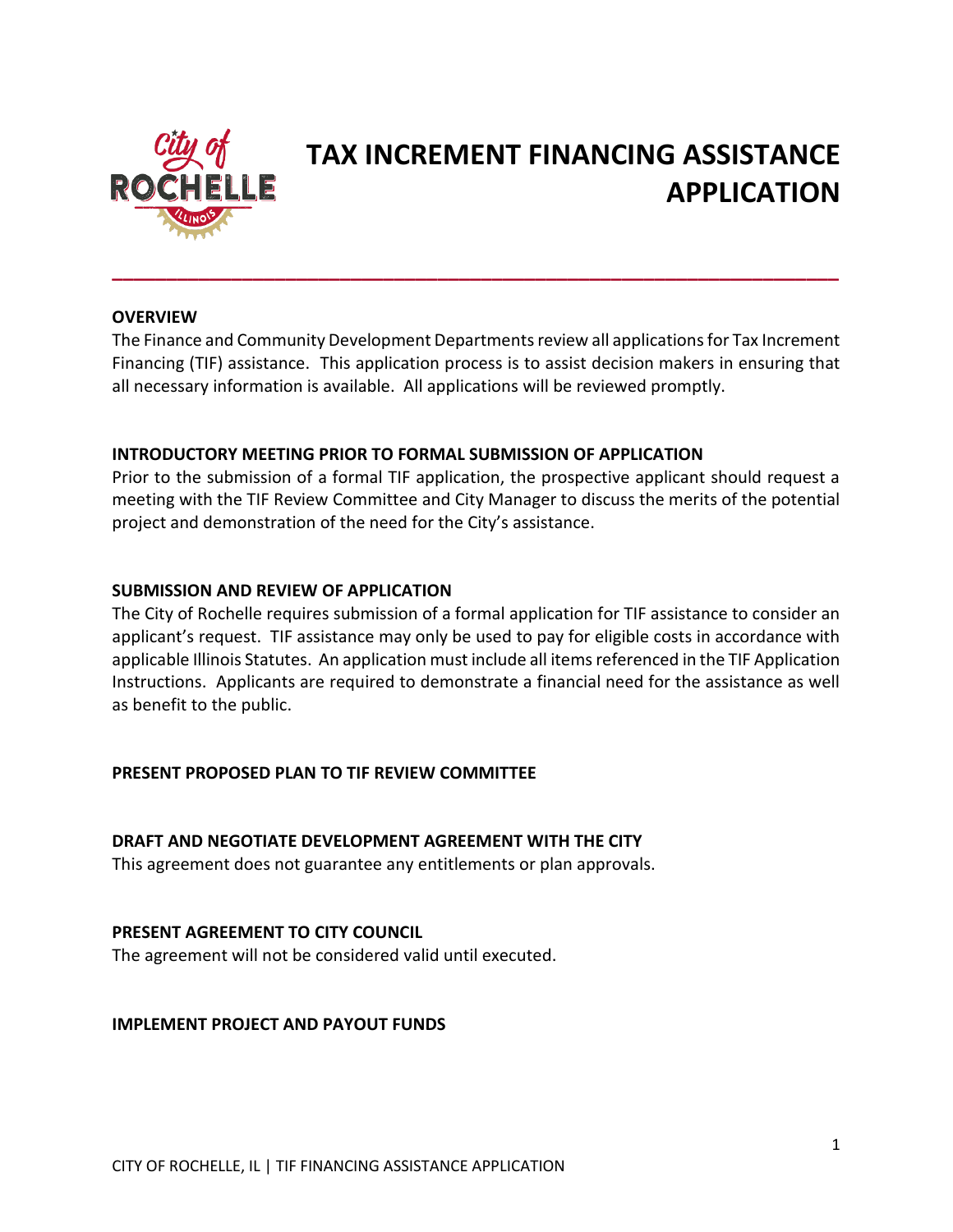# **TIF ASSISTANCE APPLICATION INSTRUCTIONS**

The TIF Review Committee will evaluate all applications for TIF assistance. The group will solicit input from other city staff and consultants during the review process, as necessary. To effectively evaluate a request for TIF assistance, the applicant must:

- **.** Provide all applicable items in a single submission,
- **.** Organize the submission and present the required information in the manner indicated below, and
- **.** Provide an electronic and five hard copies to: The City of Rochelle, Community Development, 333 Lincoln Highway, Rochelle, Illinois 61068 Attention: Michelle Pease.

Failure to provide all required information in a complete and accurate manner could delay processing of the application. The City reserves the right to return applications that lack all required items.

# **General Project Information**

# **1. Summary Letter**

Provide a summary of the project in the form of a letter addressed to the City of Rochelle. The letter should include the following essential information about the project:

- **.** Description of the site or building, including the address and TIF District,
- **.** Amount of TIF assistance,
- **.** Current and proposed uses,
- **.** Statement regarding why the TIF is necessary,
- **.** Description of end users,
- **.** Provide a summary of increment projections,
- **.** Project timeline,
- **.** Name and contact information of developer and owner,
- **.** List of Parcel Index Numbers (PIN) included in the proposal,
- **.** Total development costs,
- **.** Profitability,
- **.** Overview of private-sector financing, and
- **.** Description of public benefits, including job creation and infrastructure upgrades.

# **2. Project Narrative**

Provide an in-depth overview of the project in narrative format. The narrative must include a description of the following:

- **.** Current condition of the site and historical overview that includes the size and condition of any existing structures, environmental conditions, and past uses of the site.
- **.** Proposed use(s) of project (e.g. industrial, commercial, retail, office, or mixed-use).
- **.** Construction information about the project including: size of any existing structure to be demolished or rehabbed; size of any new construction, types of construction materials (structural and finish); delineation of square foot allocation by use; total square footage; number and type of parking spaces; and construction phasing.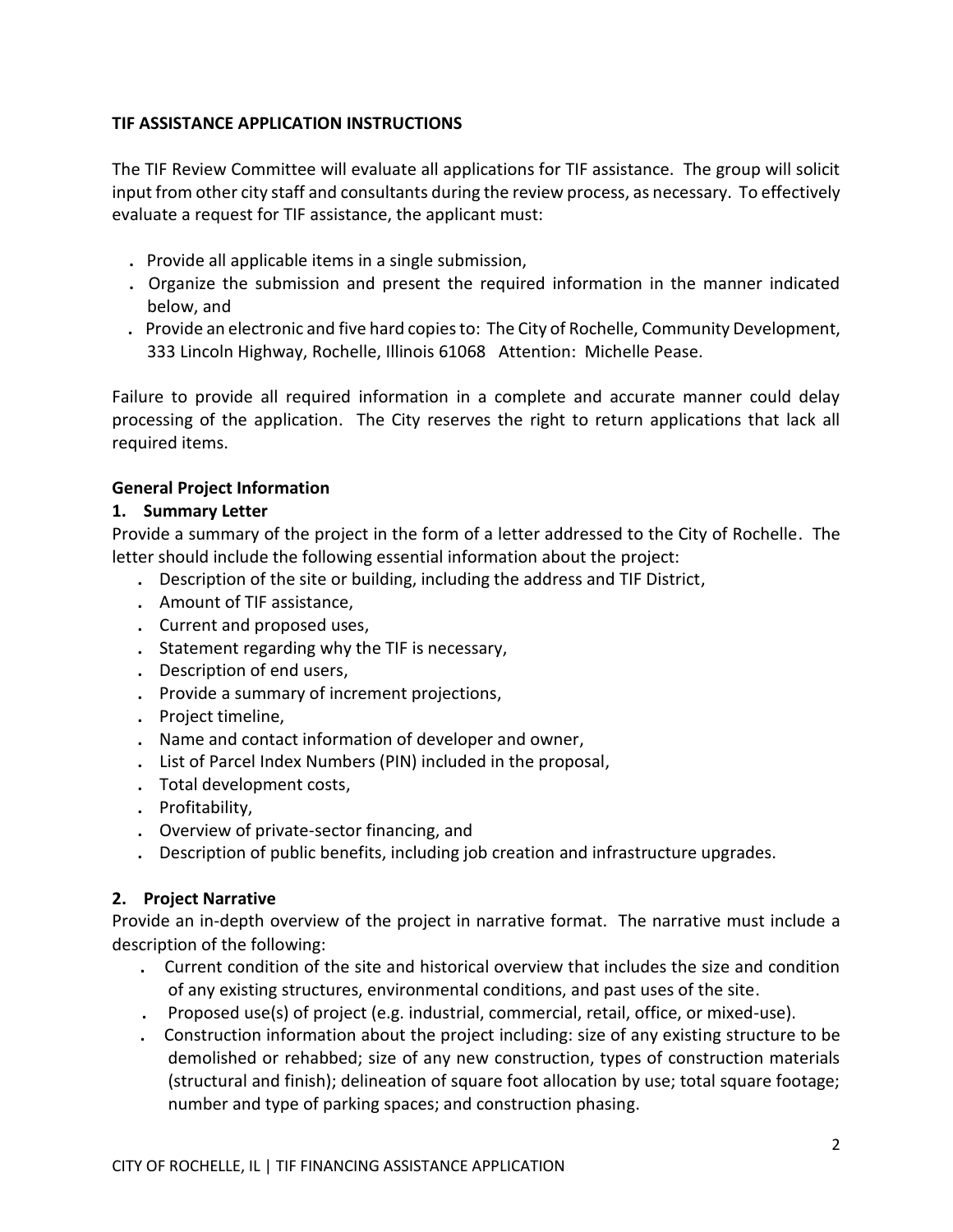- **.** Confirm that this project is consistent with the goals and objectives identified in the applicable Tax Increment Financing (TIF) Policy Statement available on the City's website [www.cityofrochelle.net](http://www.cityofrochelle.net/tifpolicy)
- **.** A summary of the proposed "green" features to be included in the project. Projects that receive TIF assistance are strongly encouraged but not required to include environmentally friendly features. However, when appropriate, include details regarding the type and extent of green roof or other environmental elements that will be provided and the degree of LEED certification, or equivalency.
- **.** Provide preliminary architectural elevations, plans, and renderings for the project.
- **.** Submit documents to verify that the developer has control of the project site or that the Applicant has or will have control of the property. Acceptable documentation may include deeds, title policies, leases, options, and real estate contracts. If the property has yet to be acquired, provide a statement regarding the method of acquisition, status, and next steps of the process.

# **Detailed Project Information**

# **3. Project Timeline**

A comprehensive project timeline is required. Include anticipated dates for site acquisition or lease, project start and completion, as well as other project milestones. Multi-phase projects must include details for each phase. The timeline should also identify any critical or timesensitive dates as well as any time constraints.

# **4. Public Benefits**

Fully describe the public benefits that can be realized by the completion of this project. Projects with a high degree of public benefit are typically more likely to receive TIF assistance. Examples of public benefits include, but are not limited to:

- **.** Attraction and or expansion of retail, restaurant, or other uses that enhance the vitality and character of Downtown Rochelle,
- **.** Creation of new downtown housing (owner occupied/rental,
- **.** Historic revitalization,
- **.** Projects consistent with approved City development policies and strategic plans,
- **.** Development compatible with other redeveloped properties in terms of land use, capital improvements, and pedestrian/vehicular traffic patterns,
- **.** Sustainable development, and
- **.** Stormwater management and best practices for onsite storage or runoff.

This statement should include qualitative examples of public benefits as well as quantifiable and measurable outcomes of the short-term and long-term benefits to the neighborhood and to the City of Rochelle. Support documentation for the estimates of public benefits must be included.

# **5. Job Creation or Retention Activities**

Document and report on job creation and/or retention activity as per the terms and conditions of the TIF redevelopment agreement. The form, content, and scheduled reporting dates of the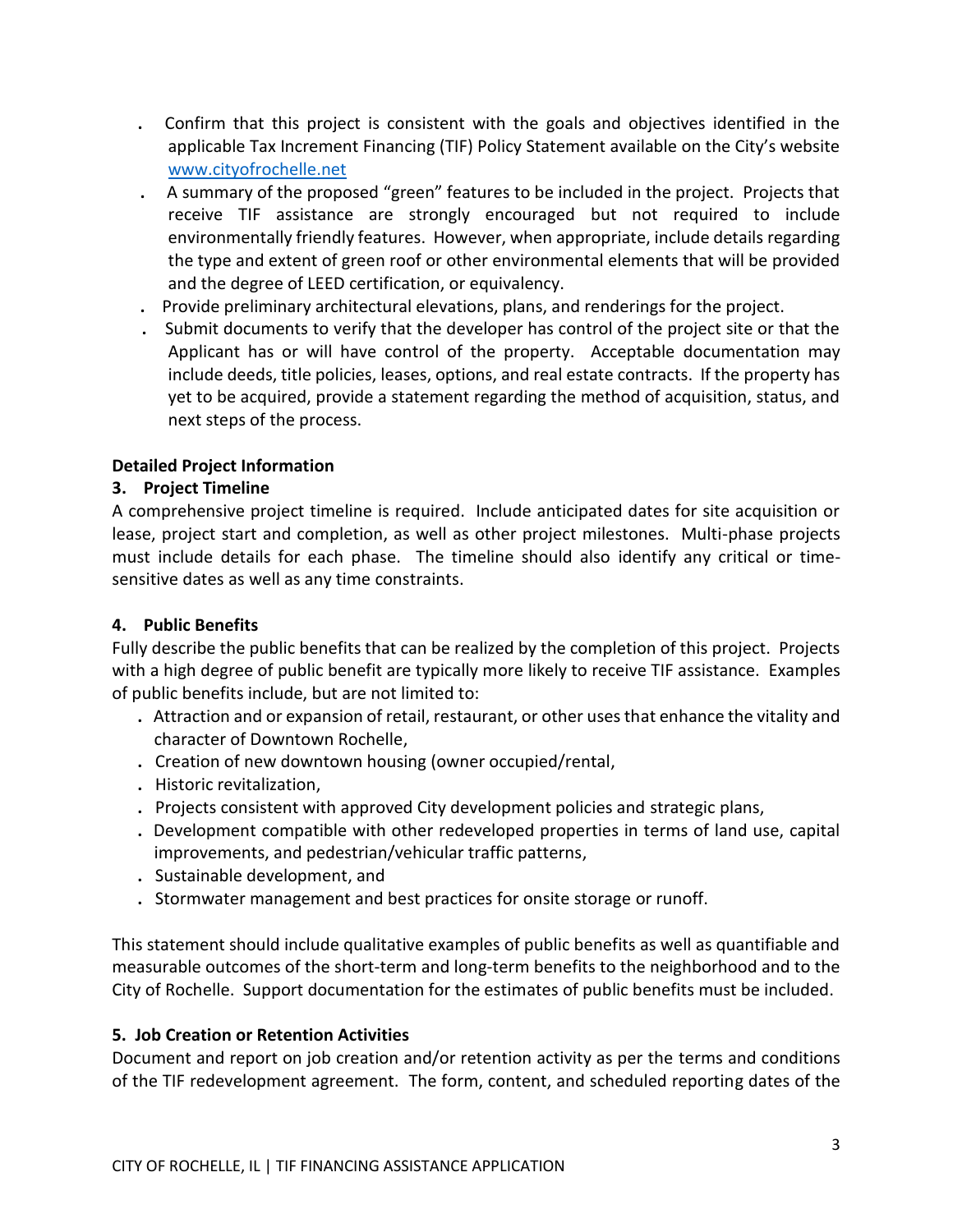employment information that is to be supplied by the developer will be determined by the TIF Review Committee.

# **Demonstration of Need**

# **6. Sources and Uses of Funds**

Identify the sources of funds used to finance the project. Typical sources include equity, lender financing, mezzanine financing, other anticipated types of public assistance, and any other types or methods of financing. Describe the sources of equity. Include term sheet for lender financing, if available. The project budget must identify the up-front sources intended to finance the development costs of the project. If determined, specify the line items of the project budget that each source will finance. Summarize the use of funds. General categories to be included: acquisition and related site costs, hard construction costs, and a breakdown of soft costs.

All projects must include for the construction phase a monthly or quarterly cash flow (i.e., sources or "cash in" by source, and uses of "cash out" by use.) For-sale housing developments must show income from the rental or sale of commercial space, the sale or rental of parking spaces, and unit upgrades must be identified. Clearly identify all assumptions (such as absorption, sales prices, taxes, etc.). Identify the profit expected at the completion of the project.

Applicants are advised that to the extent possible, sales contracts for land acquisition should not be executed until TIF Review Committee and the Applicant have agreed on an amount of TIF assistance to be provided. This is because purchase price of the development site to be acquired or recently acquired will be reviewed to determine whether that price exceeds the property's current market value. Market value sets the upper limit of acquisition costs that will be considered in the estimation of TIF assistance. TIF Review Committee will review any market value appraisal submitted in support of an acquisition, and the department may obtain its own appraisal or review appraisal.

#### **7. Request for Assistance**

Specifically state the amount of TIF assistance that is necessary to make this project possible. Also specify the terms of payment (e.g. pay-as-you-go, developer note, etc.) Explain how the developer will fund project costs that will be reimbursed with TIF increment after those project costs have been incurred. For example, will the developer provide additional equity or borrow additional funds to "front-end" the TIF assistance?

#### **8. Development Budget/Budget of TIF Eligible Expenses**

Provide an accurate and detailed development budget for the project that includes a detailed breakdown of significant line item costs. The budget should be arranged to identify acquisition and site related, hard, and soft costs. Also, identify all line items that are performed by the developer, owner, or related entities. Identify which of the development budget costs are eligible for reimbursement as allowed by the Illinois TIF Act. The City may request further financial information as deemed appropriate.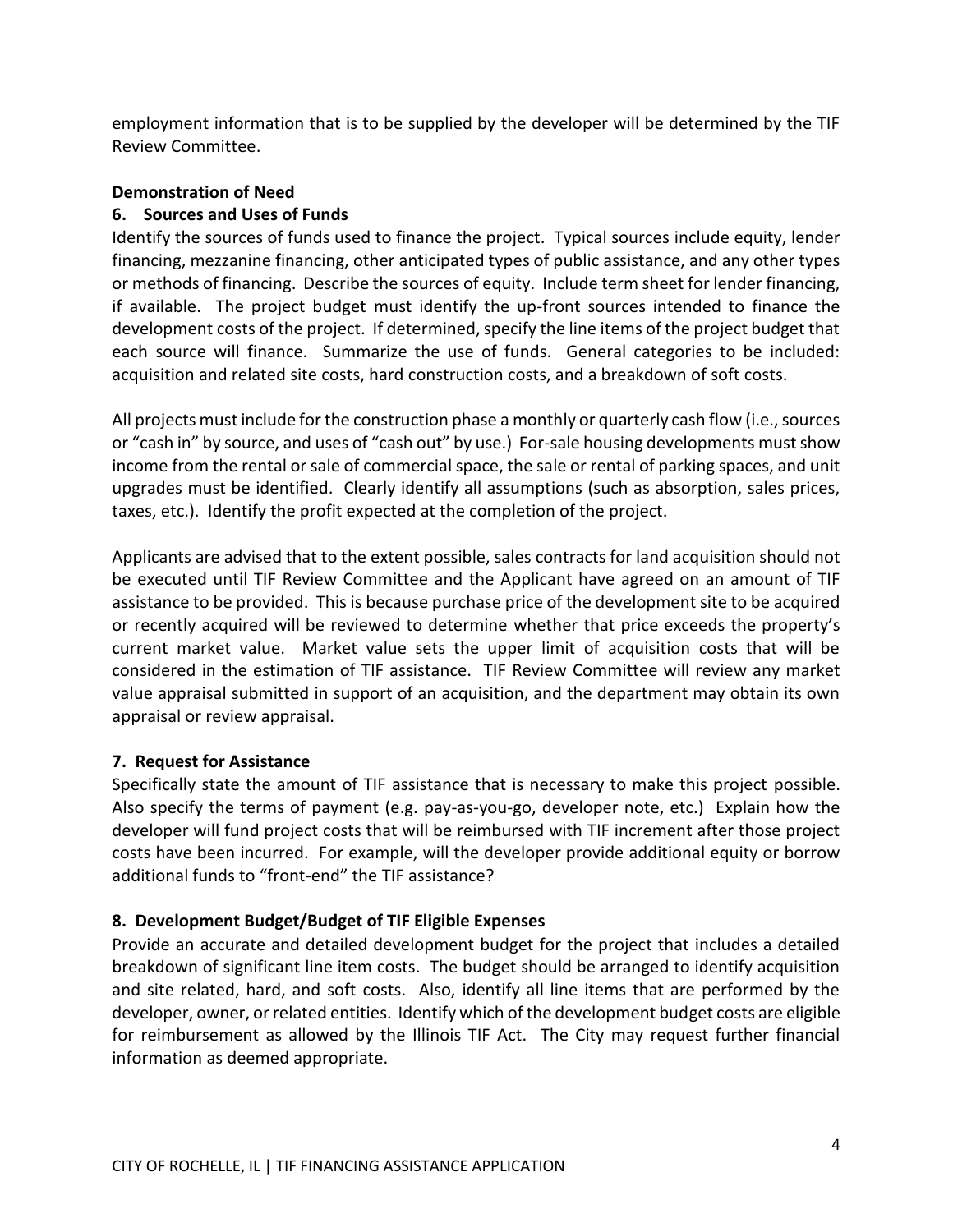#### **9. Pro Forma Income and Expense Schedule**

Applicants whose projects involve the rental of commercial, retail, industrial, and dwelling space must submit pro formas that identify income and expense projections on an annual basis for the remaining life of the TIF. A hypothetical property reversion is to be assumed. Clearly identify all assumptions (such as absorption, vacancies, debt service, operational costs, etc.) that serve as the basis for pro forma. Two sets of pro formas are to be submitted. The first set should show the project without TIF assistance and the second set with TIF assistance. For the owneroccupied industrial and commercial projects, detailed financial information must be presented that supports need for financial assistance (see below).

#### **10. Analysis of Financial Need**

Each application must include financial analyses that demonstrate the need for TIF assistance. Two analyses must be submitted: one without TIF assistance and one with TIF assistance. The Applicant must indicate the minimum return or profit the Applicant needs to proceed with the project and the rationale for this minimum return or profit. The analyses will necessarily differ according to the type of project that is being developed.

**Rental Property** – For projects involving the rental of space by the developer to tenants (tenants include offices, retail stores, industrial companies, and households), an internal rate of return and equity must be computed with and without TIF assistance based on the pro forma of income and expense prepared showing the reversion at the end of the life of the TIF. State all assumptions in the analyses.

**For Sale Residential** – Show profit as a percent of projects cost (minus developer fee and overhead minus sales commissions and closing costs, which should be subtracted from gross sales revenue). Other measures of profitability may be submitted, such as profit as a percent of sales revenue.

**Mixed Use Commercial/For-Sale Residential** – Provide either separate analyses for each component of the project or include in the revenue sources for the for-sale portion, the sale value of the commercial component based on the net operating income of the commercial space at stabilization. Indicate how the sale value was derived.

**Owner-Occupied Commercial** – For projects such as "big-box" retail projects, provide copies of the analyses that the company used to determine the amount of assistance that would be needed to allow the company to meet or exceed the company's minimum investment threshold(s) for proceeding with the project.

**Competitive Projects** – In instances where the City is competing with other jurisdictions for the project (e.g., corporate headquarters, new manufacturing plant), present detailed analyses that demonstrate the capital and operating cost differential between the proposed location(s) in Rochelle and locations outside the City that are being seriously considered by the Applicant.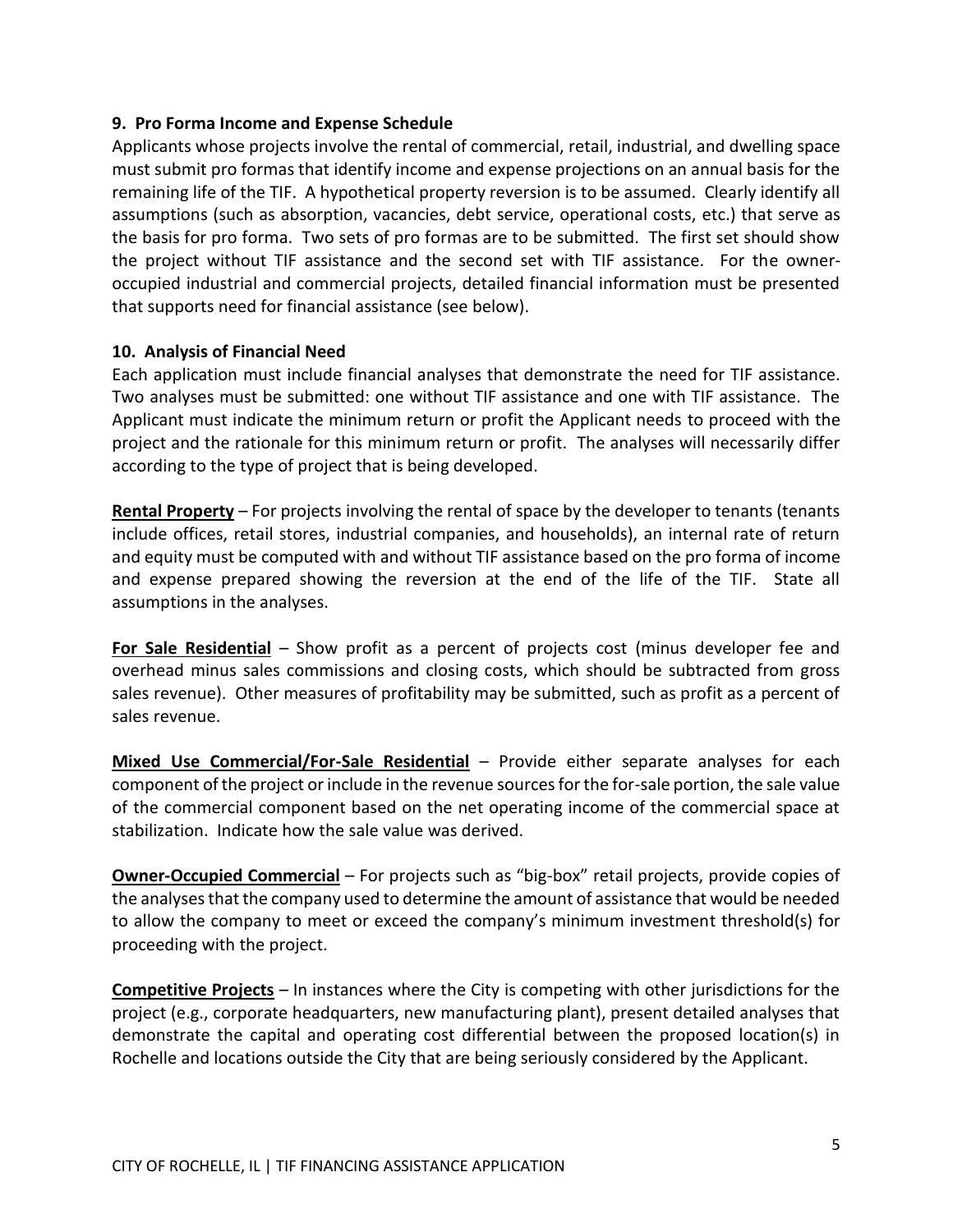#### **11. Increment Projections**

Include projections of the incremental taxes that will be generated by the project for the remaining life of the TIF District. Clearly identify all assumptions considered in these projections.

- **.** Base EAV as certified by Township or County Assessor,
- **.** Full reassessment of project occurs at least one-year after project completion,
- **.** Tax reassessment increase,
- **.** Most recent tax rate used for all future years.

#### **12. Financial Commitments**

Submit commitment letters and/or term sheets from all lenders for the proposed debt (such as construction, mezzanine, permanent, and government financing) and all other financial sources the project (such as grants and tax credits). commitment letters must clearly specify the nature and terms of the obligations.

#### **13. Other Subsidies**

Identify all other forms of public assistance that are provided by the City of Rochelle or any other agency. Examples include: grants, permit fee waivers, etc.

#### **Professional Studies**

# **14. Market Studies**

Applications for commercial and mixed-use projects must include a comprehensive market study. The market study must identify target markets, analysis of competition, demographics, market rents, letters of intent/interest from prospective tenants, or for residential mixed-use, sale process or rental rates of comparable properties.

# **15. Appraisal**

All projects that involve the transfer of land must include a recent appraisal. Projects that include land as a form of equity or collateral must also submit a recent appraisal. The appraisal must value the property "as is", and the impact on value must be considered for such items as demolition, environmental remediation, relocation of utilities, lease buy-outs, and other work necessary to make the site developable. The property must be valued assuming that the highest and best use is the proposed use.

All appraisals must be performed by a designated MAI or bank-approved appraiser. The initial appraisal may need to be updated or amended at the request of the TIF Review Committee. Also, the TIF Review Committee may obtain its own appraisal or review appraisal at the expense of the Applicant.

#### **16. Environmental Studies and Reports**

When required by the City, submit a copy of the Phase I environmental report/study performed on the property. It there is a probable or potential contamination on the project site, then a Phase II report/study or evidence that the site has been, or is being enrolled in an IEPA, a No Further Remediation (NFR) Program must also be included.